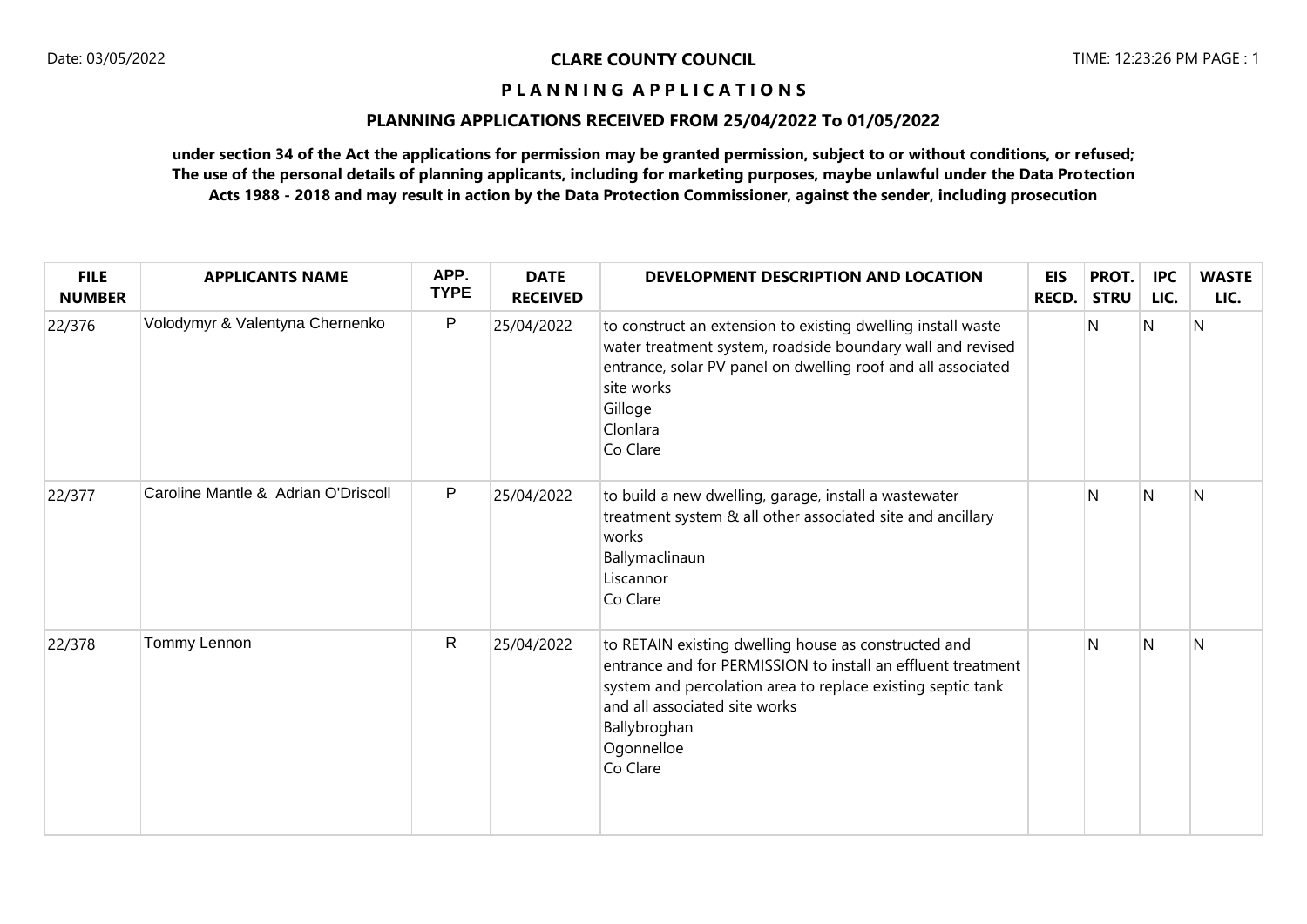# **PLANNING APPLICATIONS RECEIVED FROM 25/04/2022 To 01/05/2022**

| 22/379 | Board of Management Scoil Na<br>Mainistreach Quin Dangan | $\mathsf{R}$ | 26/04/2022 | for 1) RETENTION permission for an astro turf pitch, including<br>associated fencing and netting 2) PERMISSION for<br>development which will consist of a new astro turf pitch<br>including associated fencing, netting and ancillary site works<br>Scoil na Mainistreach<br>Quin Dangan<br>Newline Road, Quin Co Clare                                                                     |   | N | N | N |
|--------|----------------------------------------------------------|--------------|------------|---------------------------------------------------------------------------------------------------------------------------------------------------------------------------------------------------------------------------------------------------------------------------------------------------------------------------------------------------------------------------------------------|---|---|---|---|
| 22/380 | John Talty Construction Ltd                              | P            | 27/04/2022 | to construct 8 No. dwellinghouses comprising of 6. No<br>detached and 2. No. Semi-detached houses together with all<br>associated site development works, wastewater pre-<br>treatment and connections to public services. A Natura<br>Impact Statement (NIS) has been prepared and accompanies<br>this application<br>Cill Stuifin<br><b>School Road</b><br>Attycristora, Lahinch Co Clare | Υ | N | N | N |
| 22/381 | James O'Neill                                            | $\mathsf{P}$ | 27/04/2022 | for the Construction of a Dwelling House, wastewater<br>treatment system and new entrance including ancillary site<br>works<br>Feenagh<br>Sixmilebridge<br>Co Clare                                                                                                                                                                                                                         |   | N | N | N |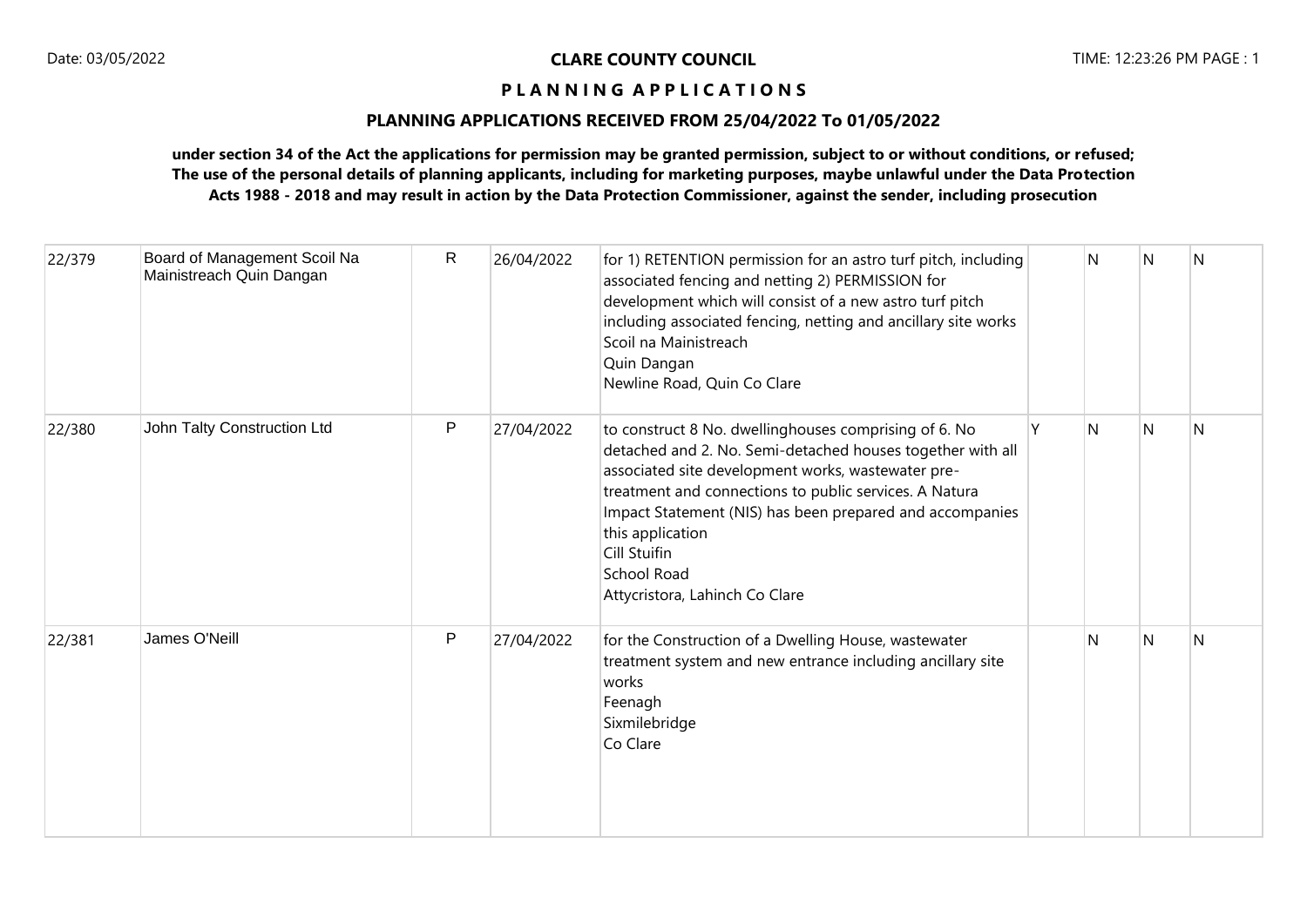# **PLANNING APPLICATIONS RECEIVED FROM 25/04/2022 To 01/05/2022**

| 22/382 | Michelle O'Shea           | P            | 27/04/2022 | to construct a new dwelling house and garage complete with<br>a new entrance, sewage treatment system and ancillary works<br>Toberaniddaun<br>Lissycasey<br>Ennis, Co Clare                                                                             | N | N                       | $\overline{N}$ |
|--------|---------------------------|--------------|------------|---------------------------------------------------------------------------------------------------------------------------------------------------------------------------------------------------------------------------------------------------------|---|-------------------------|----------------|
| 22/383 | Bryan Grogan & Orla Keane | $\mathsf{P}$ | 27/04/2022 | to construct a new dwelling house and garage complete with<br>a new entrance, sewage treatment system and ancillary works<br><b>Burrane Lower</b><br>Killimer<br>Kilrush, Co Clare                                                                      | N | $\overline{\mathsf{N}}$ | N              |
| 22/384 | Claire Hogan              | $\mathsf{R}$ | 27/04/2022 | for (a) a first-floor window on the Southeast Elevation of the<br>existing house, (b) RETAIN site entrance at its present<br>location and (c) RETAIN the existing stone clad boundary wall<br>at the front of the site<br>Feagh<br>Clarecastle<br>Ennis | N | N                       | IN.            |
| 22/385 | Michael Meehan            | $\mathsf{P}$ | 27/04/2022 | for development, the development consists of the<br>construction of a hayshed and associated site works<br>Garraunatooha<br>Kilrush<br>Co Clare                                                                                                         | N | N                       | N              |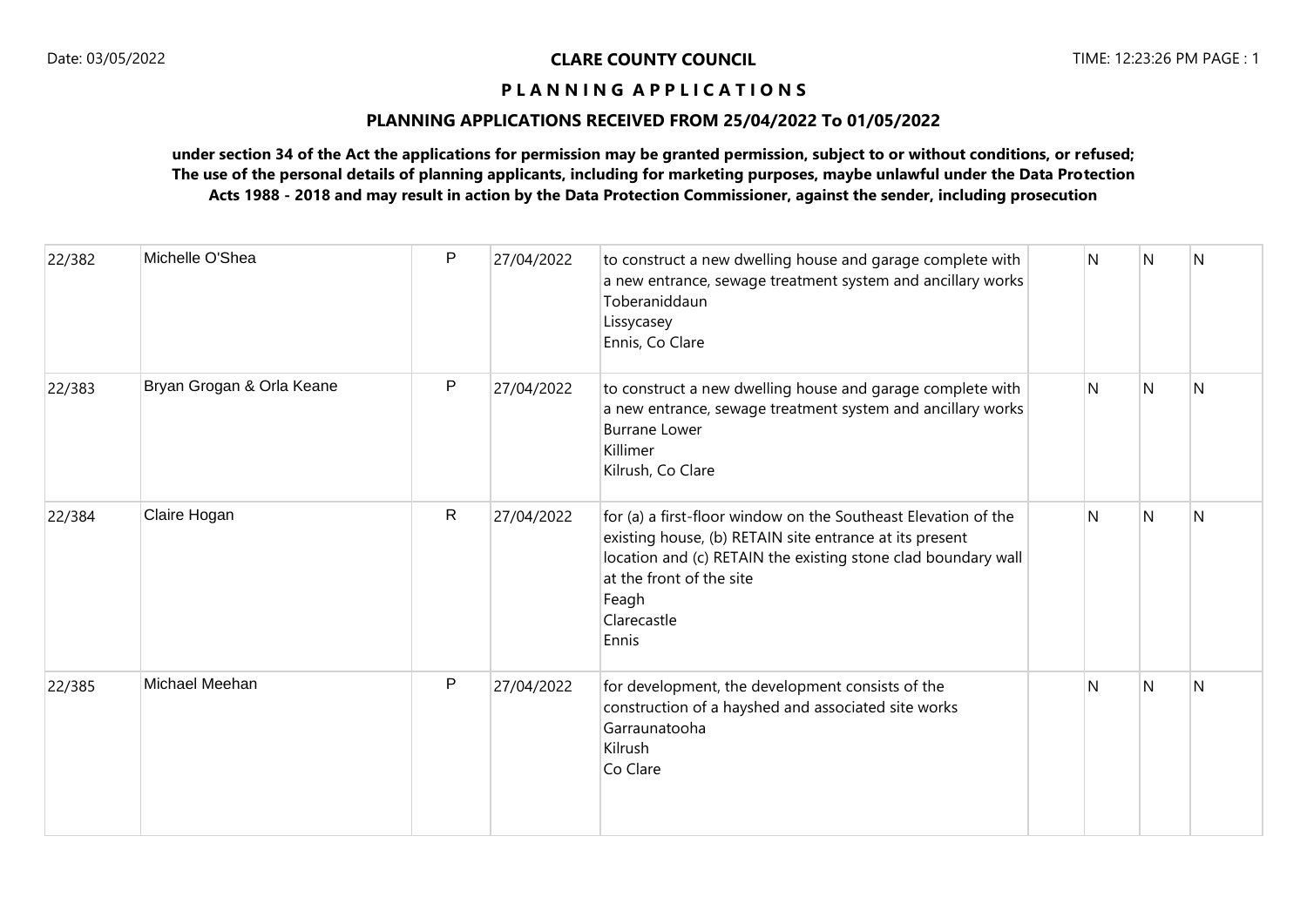## **PLANNING APPLICATIONS RECEIVED FROM 25/04/2022 To 01/05/2022**

| 22/386 | Brian & Laura Lyons       | P            | 27/04/2022 | to construct a private garden room to the rear of existing<br>private dwelling house, and private garage to the north of<br>the house along with all associated site works<br>17 Woodstock Hill<br>Shanaway Road<br>Ennis Co Clare | Ν | N            | IN.          |
|--------|---------------------------|--------------|------------|------------------------------------------------------------------------------------------------------------------------------------------------------------------------------------------------------------------------------------|---|--------------|--------------|
| 22/387 | <b>Albert Price</b>       | $\mathsf{R}$ | 28/04/2022 | for actual location of dwelling house, sewage treatment<br>system and associated percolation area to that as previously<br>granted under planning permission P05-1121<br>Kilcolumb<br>Kilmaley<br>Co Clare                         | Ν | $\mathsf{N}$ | <sup>N</sup> |
| 22/388 | Patrick Joseph Kelly      | $\mathsf{R}$ | 28/04/2022 | to RETAIN change of use of former creamery building to<br>residential unit and RETAIN upgraded septic tank and<br>percolation area plus all ancillary site works<br>Ballyline<br>Crusheen<br>Co Clare V95 H640                     | N | N            | N            |
| 22/389 | <b>ODM Properties Ltd</b> | P            | 28/04/2022 | for construction of 2 no (detached) dwelling and associated<br>site works<br>Knockyclovaun<br>Ard na Deirge<br>Killaloe, Co Clare                                                                                                  | N | N            | N            |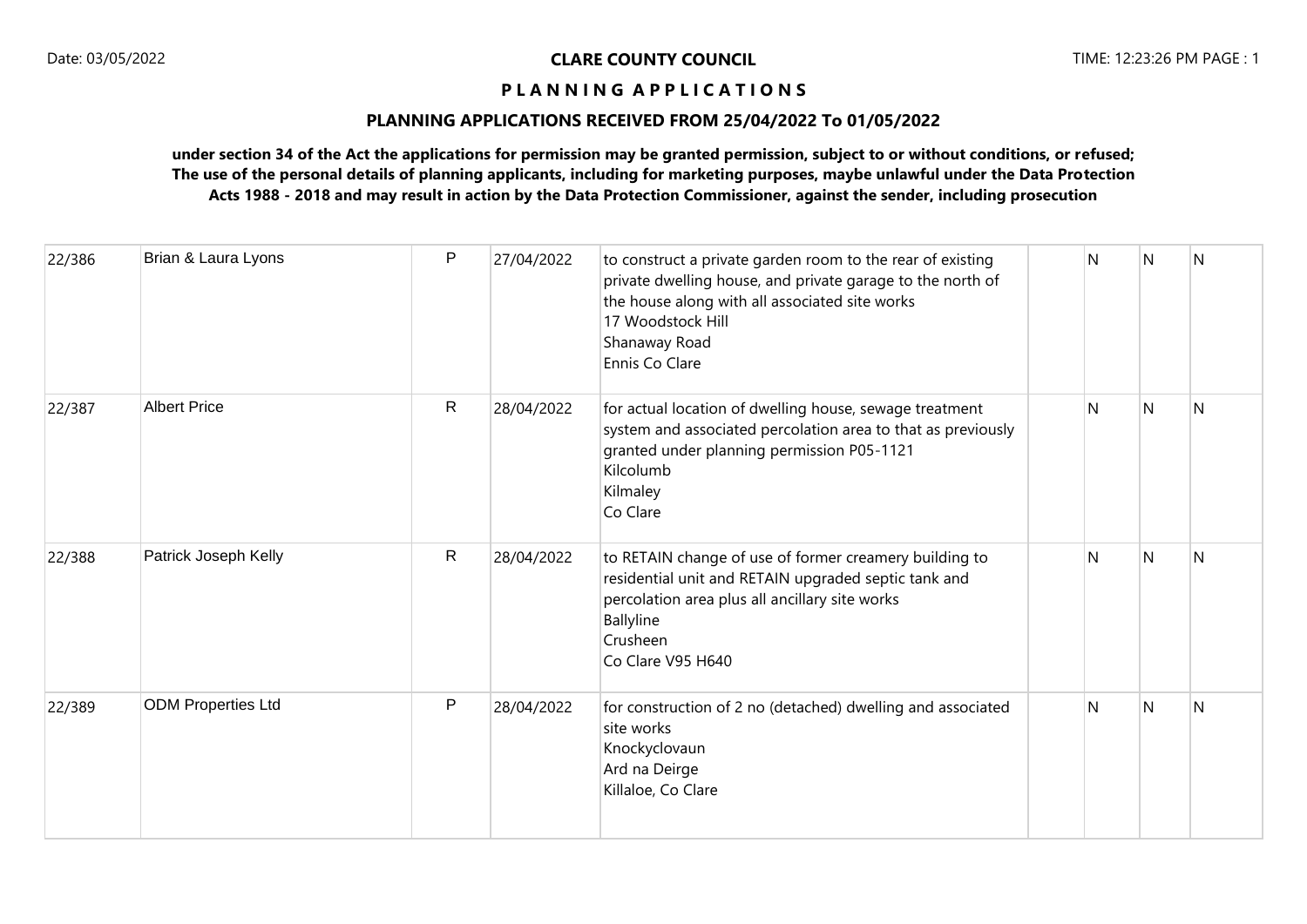# **PLANNING APPLICATIONS RECEIVED FROM 25/04/2022 To 01/05/2022**

| 22/390 | <b>Mike Fitzpatrick</b> | $\mathsf{P}$ | 28/04/2022 | to remove the existing dormer window to the front of the<br>dwelling house and construct a replacement dormer window<br>24 Atlantic View<br>Castlefield<br>West End, Kilkee, Co Clare                                                                                                           | N | N            | N            |
|--------|-------------------------|--------------|------------|-------------------------------------------------------------------------------------------------------------------------------------------------------------------------------------------------------------------------------------------------------------------------------------------------|---|--------------|--------------|
| 22/391 | Tom Casey               | P            | 28/04/2022 | to convert the attic space to residential accommodation to<br>include the construction of a dormer window to the front<br>elevation along with all associated site works<br>1 Georges Head<br>East End<br>Kilkee, Co Clare                                                                      | N | N            | <sup>N</sup> |
| 22/392 | Robbie Barry            | P            | 29/04/2022 | to change site boundaries as granted under P02-1028 and<br>P03-2821, and to apply for OUTLINE PERMISSION to<br>construct a dwelling house and garage, with effluent<br>treatment system, new entrance from public road, and all<br>associated site works<br>Cloongowna<br>Kilnamona<br>Co Clare | N | N            | N            |
| 22/393 | David Barrett           | P            | 29/04/2022 | to demolish an existing Industrial building and associated<br>works on site and to construct a dwelling house and garage,<br>with effluent treatment system, with all associated site works<br>Granaghan Beg<br>Newmarket-on-Fergus<br>Co Clare                                                 | N | <sup>N</sup> | N            |